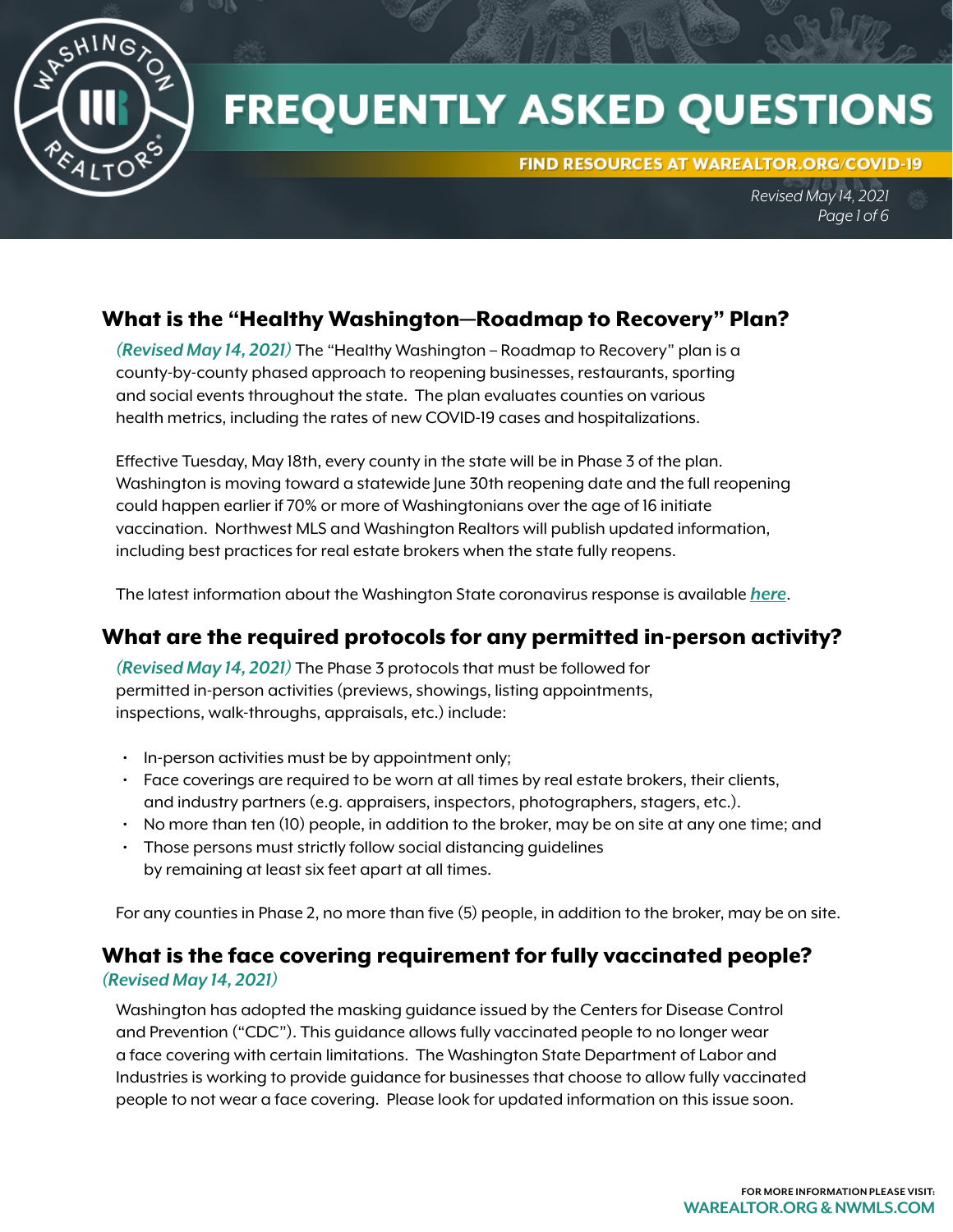# Summary of permitted real estate activities and related restrictions.

*(Effective May 18, 2021)*

| Activity/<br><b>Requirement</b>                                 | <b>Phase 2</b>                                                                                                                                                                                                          | <b>Phase 3</b>                                                                                                                                                                                                                                                                                                                                                                                  |
|-----------------------------------------------------------------|-------------------------------------------------------------------------------------------------------------------------------------------------------------------------------------------------------------------------|-------------------------------------------------------------------------------------------------------------------------------------------------------------------------------------------------------------------------------------------------------------------------------------------------------------------------------------------------------------------------------------------------|
| In-person<br>brokerage<br>activities on site<br>at the property | Permitted by appointment with<br>no more than five (5) people on<br>site, in addition to the broker, with<br>strict social distancing and proper<br>sanitation measures. Remote<br>meetings are encouraged if possible. | Permitted by appointment with<br>no more than ten (10) people on<br>site, in addition to the broker, with<br>strict social distancing and proper<br>sanitation measures. Remote meetings<br>are encouraged if possible.                                                                                                                                                                         |
| <b>Face Coverings</b>                                           | Required for brokers, clients, and industry partners for all<br>in-person activities. Brokers may not provide services to<br>any client who does not wear a face covering.                                              |                                                                                                                                                                                                                                                                                                                                                                                                 |
| Open Houses                                                     | Permitted with no more than ten (10) people on site, in addition to the<br>broker, with strict social distancing and proper sanitation measures.                                                                        |                                                                                                                                                                                                                                                                                                                                                                                                 |
| <b>Limited Real</b><br><b>Estate Firm Office</b><br>Re-Opening  | Remote meetings with clients are<br>encouraged. Office capacity,<br>including guests, limited to 25%<br>or lower. Clients must make<br>appointments for in-person services.                                             | Remote meetings with clients are<br>encouraged. Office capacity, including<br>guests, limited to 50% or lower.                                                                                                                                                                                                                                                                                  |
| Counties                                                        |                                                                                                                                                                                                                         | Adams, Asotin, Ferry, Garfield, Lincoln,<br>Pend Oreille, Spokane, Stevens,<br>Whitman, Island, San Juan, Skagit,<br>Whatcom, Chelan, Douglas, Grant,<br>Okanogan, Clallam, Jefferson, Kitsap,<br>Mason, Clark, Cowlitz, Klickitat,<br>Skamania, Wahkiakum, King, Pierce,<br>Snohomish, Grays Harbor, Lewis,<br>Pacific, Thurston, Benton, Columbia,<br>Franklin, Kittitas, Walla Walla, Yakima |

## What in-person real estate brokerage services are permissible?

*(Revised March 18, 2021)* Remote meetings are encouraged if possible. Provided the required protocols are followed for any permitted in-person activity, residential and commercial real estate brokers may:

- Conduct listing presentations, take photos, and create virtual tours for new listings;
- Facilitate signing of contract documents;
- Preview and show listings by appointment only;
- Facilitate inspections, appraisals, buyer "walk-throughs," and other activities typically required to complete a real estate sale or lease; and
- Conduct in-person open houses, limited to ten (10) persons on site, in addition to the broker.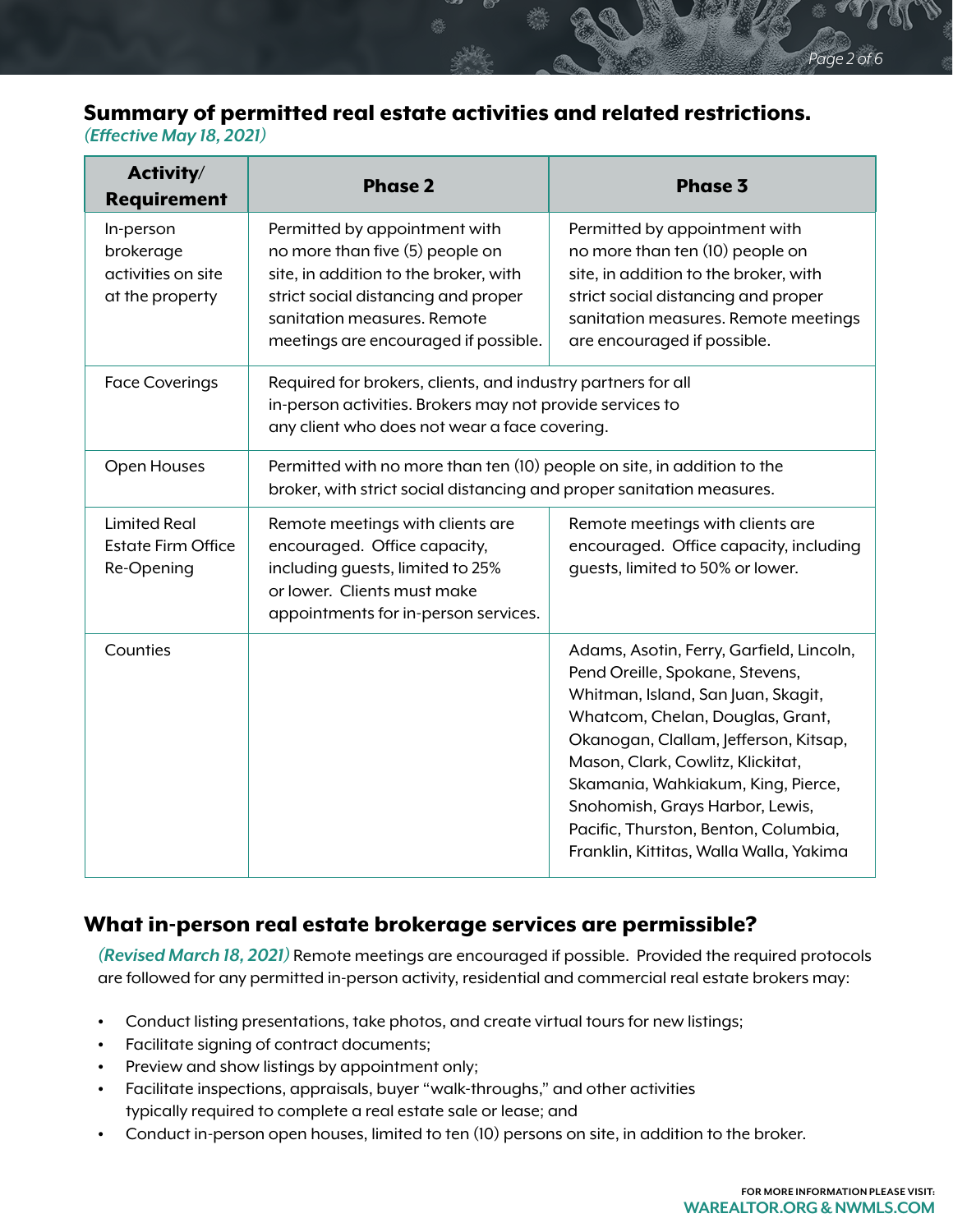Note that any broker who fails to follow the required protocols not only puts himself/herself and his/her family at great personal risk, but also puts the broker's real estate firm and his/her clients at risk. Any violation is a gross misdemeanor and a violation of the real estate license law (RCW 18.85).

### Are In-Person Open Houses currently allowed?

*(Revised May 14, 2021)* Yes – *limited*, in-person open houses are currently permitted for Phase 2 and Phase 3 counties, provided that the occupancy restriction is strictly adhered to.

For in-person open houses, brokers must ensure that no more than ten (10) people are on site, in addition to the broker, and that all other required protocols are followed (face coverings, social distancing, sanitation, etc.)

Firms should develop processes that brokers follow to ensure compliance, including the following:

- Post signs at the property (e.g. on the open house signs, at the front door, inside the property, etc.) alerting the public to the occupancy restriction and reminding the public to wear face coverings and social distance.
- Brokers need to carefully monitor the number of persons on site at any one time and not admit more than the allowed number of persons into the property.
- Brokers need to constantly monitor the front door and potentially lock the door from time to time to prohibit additional persons from entering.
- Firms may consider assigning two brokers to an open house one to stand outside and monitor the number of persons admitted to the property, and the other to be inside the property.
- Brokers must enforce the face covering requirement.
- Persons waiting to enter the property must social distance and wear face coverings.
- Clean and disinfect all surfaces, before and after the open house, and have sanitizer placed around the property.
- Because contact tracing in the event of an outbreak is important, brokers should maintain a sign-in sheet that includes contact information for all attending an open house.
- Please keep in mind that the firm and broker hosting an open house are at risk of criminal and civil liability for failure to fully comply with the required protocols.

#### Can real estate firms open their offices?

*(Revised March 18, 2021)* Yes. Real estate firms can re-open offices located in a limited fashion, so long as the firm adheres to the many required protocols, including requirements for professional service offices. However, remote meetings with clients are encouraged and office capacity, including guests, is limited to 25% for Phase 2 counties and 50% for Phase 3 counties.

Real estate firms must ensure that all protocols are followed, including strictly adhering to the capacity limitation. Clients must make appointments for in-person services at real estate offices for Phase 2 counties.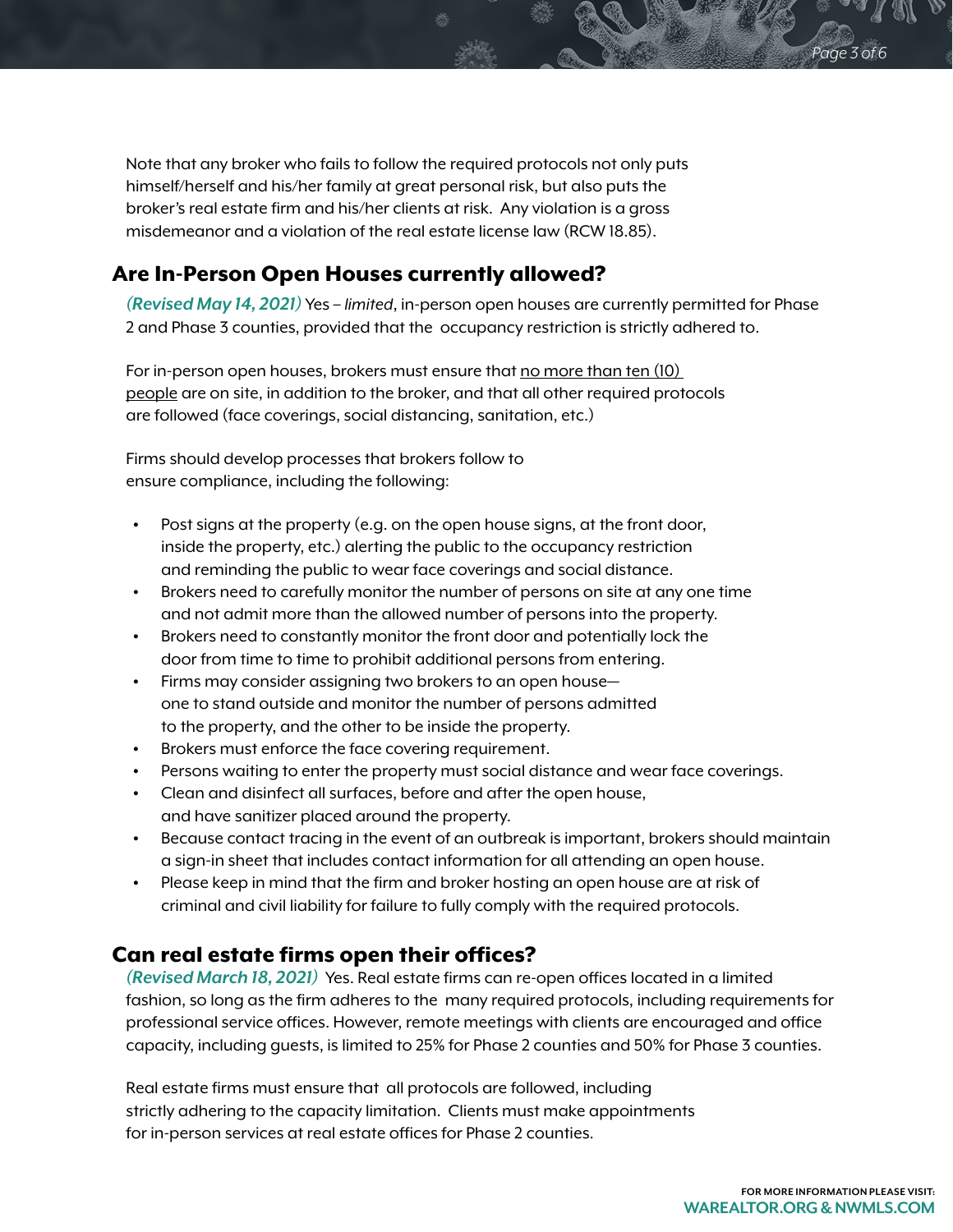Washington Realtors and Northwest MLS have developed resources that firms can use to safely open their offices in compliance with the required safety protocols. Of course, firms are not required to re- open and some may choose to delay re-opening until a later date. Firms may also choose to develop their own resources and plans to comply with the Governor's requirements.

The resources developed by Washington Realtors and Northwest MLS, available on their respective websites, include the following, all required by the Proclamation:

- COVID-19 Exposure Control, Mitigation, and Recovery Plan (Required to be posted in the office)
- Entry door sign (required at the front door)
- Hygiene, sanitation, and related signs (required to be posted around the office)
- PowerPoint to assist with required training

# What are some of the required protocols for re-opening a real estate office?

*(Revised March 18, 2021)* If a real estate firm chooses to re-open, designated brokers should carefully review the requirements to ensure compliance with all protocols. No office facilities may open for operations until they can meet and maintain all the requirements, including providing materials, schedules, and equipment required to comply. Some of the protocols are:

- Remote meetings with clients are encouraged.
- Occupancy of the office, including guests, is capped at 25% of maximum capacity for Phase 2 counties and 50% maximum capacity for Phase 3 counties.
- Clients must make appointments for in-person services for Phase 2 counties.
- Post signage at the entrance requiring clients to wear face coverings.
- Maintain minimum six-foot separation between all persons in all interactions at all times.
- Arrange furniture to encourage social distancing.
- Real estate brokers and their clients must wear cloth face coverings at all times.
- Provide personal protective equipment (PPE) such as gloves and face coverings to employees and independent contractors.
- Ensure frequent and adequate hand washing with adequate maintenance of supplies. Use disposable gloves where applicable to prevent transmission on office supplies or other equipment that is shared.
- Establish a janitorial schedule that includes frequent cleaning and sanitizing with a particular emphasis on commonly touched surfaces.
- Screen individuals for signs/symptoms of COVID-19 before starting work. Make sure individuals who are sick stay home or immediately go home if they feel or appear sick. Cordon off any areas where an individual with probable or confirmed COVID-19 illness worked, touched surfaces, etc. until the area and equipment is cleaned and sanitized. Follow the *[cleaning guidelines set by the CDC to deep clean and sanitize](https://www.cdc.gov/coronavirus/2019-ncov/community/disinfecting-building-facility.html)*.
- All on-site employees and independent contractors must be trained on the work site's policies, these requirements and all relevant sanitization and social distancing protocols. They must also be trained about COVID-19 and how to prevent its transmission.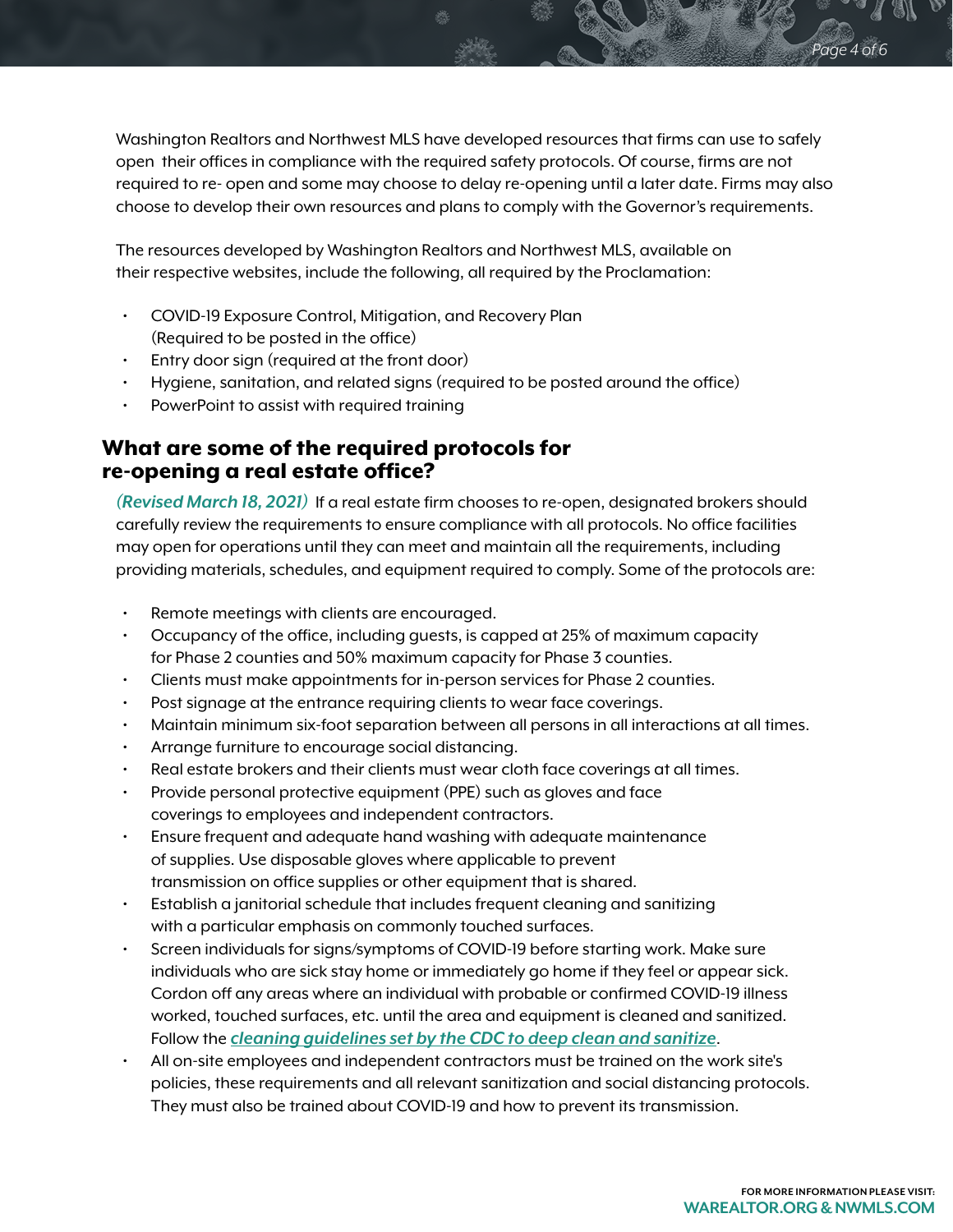- A site-specific COVID-19 monitor shall be designated at each location to monitor the health of individuals and enforce the COVID-19 job site safety plan.
- Develop and post at each location a comprehensive COVID-19 exposure control, mitigation, and recovery plan. A copy of the plan must be available at the location and available for inspection by state and local authorities.
- COVID-19 safety information and requirements, such as CDC, DOH, OSHA posters and the employer-owner written policies for COVID-19, shall be visibly posted at each location.
- Authorized access to the business should primarily be through the front door.
- Face shields or sneeze guards should be placed throughout the worksite at all places of potential interaction between service providers and clients.

# Can brokers physically preview or show properties?

*(Revised May 14, 2021)* Yes. In-person previews or showings of properties are permitted if the required protocols are followed. Previews or showings must be by appointment, a total of no more than ten (10) people, in addition to the broker, are permitted at the property at any one time, and those people adhere to strict social distancing guidelines. Real estate brokers and their clients must wear cloth face coverings. Brokers may not provide services to any client who does not wear a face covering. Any previews or showings should be conducted as expeditiously as possible.

Real estate brokers may not leave a third party unattended in a property. Accordingly, brokers may only bring ten (10) people at a time into the property. Sellers should vacate the property prior to any preview or showing appointment. In addition, listing brokers should stagger any preview or showing appointments to avoid any overlap.

In lieu of physically showing the property, brokers and buyers can utilize virtual tours and videos that are included with the listing. Brokers should also consider virtual showings to further practice social distancing.

For any counties in Phase 2, no more than five (5) people, in addition to the broker, may be on site.

## Do brokers currently need to leave their business card when previewing or showing properties to comply with NWMLS Rule  $180(a)$ ?

*(April 1, 2020)* Not at this time. To eliminate surface touches and the potential spread of germs, brokers do not currently need to leave a business card in listings when previewing or showing properties. Brokers must register with the keybox, which records the broker's entry into the property. Listing brokers can share keybox activity with sellers as frequently as practical and should make sure to "assign" the keybox to the listing. In addition, all previews and showings must be conducted by appointment, which provides sellers with prior notice of all entries into the property.